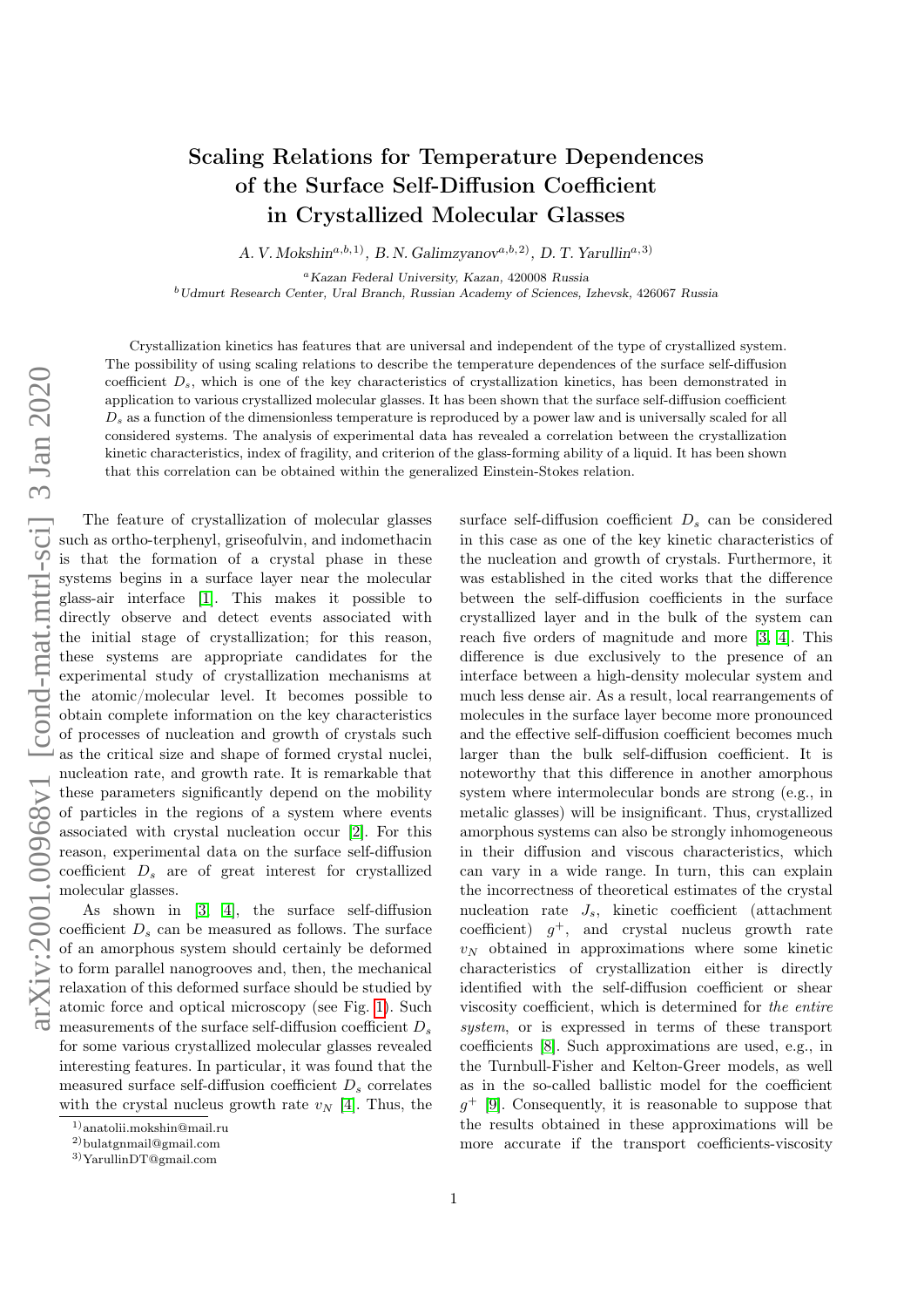

<span id="page-1-0"></span>Fig. 1. (Color online) (a) Schematic of the measurement of surface self-diffusion coefficient  $D_s$  of crystallized molecular glass (according to [\[5\]](#page-4-6) and [\[6\]](#page-4-7)). (b) Optical and (c) atomic force microscopy images of crystalline indomethacin (IMC) and nifedipine (NIF) obtained by an optical microscope (LM) and atomic force microscope (AFM) (taken from [\[5\]](#page-4-6) and [\[6\]](#page-4-7)). The optical microscope can be used to detect crystallites and to analyze their shape. The atomic force microscope is used to detect the relaxation of the deformed surface of an amorphous system and to detect the surface self-diffusion coefficient  $D_s$ . The atomic force microscopy data are used to calculate the surface self-diffusion coefficient by the Mullins relation [\[7\]](#page-4-8):  $D_s \propto K k_B T / \gamma_s$ , where K is the average surface smoothing rate,  $\gamma_s$  is the surface tension coefficient, T is the temperature of the sample, and  $k_B$  is the Boltzmann constant.

and self-diffusion coefficient-are calculated directly for spatial regions where crystal nuclei are formed and crystallization is initiated.

The existense of experimental data for the surface self-diffusion coefficient  $D_s$  in crystallized molecular glasses reported in [\[1,](#page-4-0) [4,](#page-4-3) [10\]](#page-4-9) provides the appropriate possibility of testing the idea of the unified description of temperature dependences of the rate characteristics of crystallization of systems within scaling relations [\[9,](#page-4-5) [11\]](#page-4-10). Figure [2\(](#page-2-0)a) shows the temperature dependences of the surface self-diffusion coefficient  $D<sub>s</sub>$  for the following crystallized molecular glasses [\[1,](#page-4-0) [4,](#page-4-3) [10\]](#page-4-9): ortho-terphenyl (OTP), griseofulvin (GSF), polystyrene oligomers with molar masses of 1110 and 1700 g/mol (PS1110 and PS1700), tris-naphthyl benzene (TNB), indomethacin (IMC) and nifedipine (NIF). It is noteworthy that these systems are molecular glasses of different types and have significantly different structures. The experimental data for the coefficient  $D_s$  shown in Fig. [2\(](#page-2-0)a) correspond to temperatures  $T \leq T_g$ , where  $T_g$  is the glass transition

temperature of the system. At such temperatures, a glassy system is characterized by high viscosity (e.g., shear viscosity) and a very low self-diffusion coefficient of particles. Nevertheless, the experimental method used to measure the coefficient  $D_s$  in [\[1\]](#page-4-0) allows the detection of self-diffusion at a level of  $10^{-18}$  m<sup>2</sup>/s. Such self-diffusion coefficients can be expected for thermodynamic states at temperatures comparable with the glass transition temperature  $T_g$ . According to Fig. [2\(](#page-2-0)a), the coefficient  $D_s$  for the systems under consideration increases with the temperature, as expected. The experimental data for the coefficient  $D_s(T)$  in the considered temperature interval can be reproduced both by the expression

<span id="page-1-1"></span>
$$
\lg D_s(T) = \lg D_s^{(0)} + \mathcal{A}T,\tag{1}
$$

and by the known Eiring-Frenkel model for self-diffusion

<span id="page-1-2"></span>
$$
\lg D_s(T) = \lg D_s^{(\infty)} - \frac{E}{k_B T} \cdot \lg e. \tag{2}
$$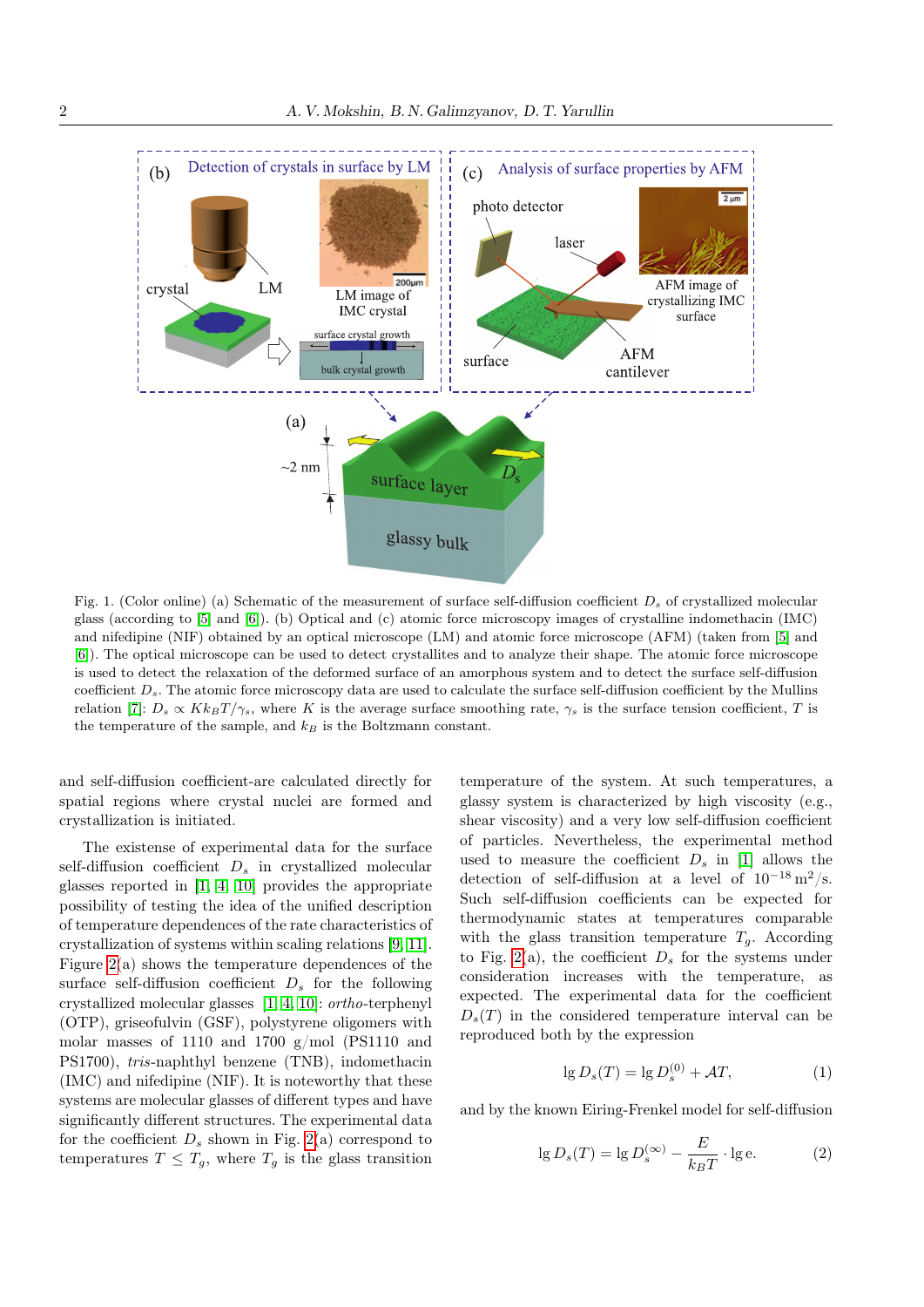

<span id="page-2-0"></span>Fig. 2. (Color online) (a) Logarithm of the surface self-diffusion coefficient  $D_s$  versus the dimensionless temperature  $T/T_a$ for various crystallized molecular glasses according to (solid lines) Eq. [\(1\)](#page-1-1), (dashed lines) Eq. [\(2\)](#page-1-2), and (experimental points) [\[1,](#page-4-0) [4,](#page-4-3) [10\]](#page-4-9). (b) Dimensionless surface self-diffusion coefficient  $D_s/D_s^{(T_g)}$  versus the dimensionless temperature  $\tilde{T}/\tilde{T}_g$  on a log–log scale. The solid line corresponds to Eq. [\(4\)](#page-2-1) with  $\chi = 1$ 

Here, the coefficients  $A, D_s^{(0)}$ , and  $D_s^{(\infty)}$ , as well as the activation energy  $E$ , are independent of the temperature;  $k_B$  is the Boltzmann constant, and e is the Euler constant. Moreover, self-diffusion as a function of the temperature below the melting temperature  $T_m$  is no longer a purely activation process and can be reproduced by another model (Vogel-Fulcher-Tammann-Hesse model, mode-coupling theory, etc.). Nevertheless, it can be expected that physical mechanisms of diffusion processes in supercooled liquids and glasses provide a certain unified scenario of change in the character of self-diffusion as a function of the temperature irrespective of a model law or a set of model laws describing the temperature dependence of the coefficient  $D_s$  in the entire temperature range  $T < T_m$ . To take into account this unified scenario, it is convenient to use the reduced temperature scale  $\widetilde{T}$ , where transition (crossover) temperatures such as the melting temperature  $T_m$  and glass transition temperature  $T<sub>g</sub>$  are the same for all systems. In particular, defining the  $\tilde{T}$  scale in the interval [0,  $\tilde{T}_m$ ] such that zero temperature is  $\tilde{T}_0 = 0$ , glass transition temperature is  $\widetilde{T}_q = 0.5$ , and melting (liquidus) temperature is  $\widetilde{T}_m = 1$  for any system, we obtain the following expression for this temperature scale [\[11\]](#page-4-10):

<span id="page-2-2"></span>
$$
\widetilde{T} = K_1(T_m, T_g) \left(\frac{T}{T_g}\right) + K_2(T_m, T_g) \left(\frac{T}{T_g}\right)^2, \quad (3)
$$

Here,  $T$  is the temperature in kelvin,  $\tilde{T}$  is the dimensionless temperature, the glass transition temperature  $T_g$  and melting temperature  $T_m$  estimated in kelvin for a particular system under consideration are the input parameters, and

<span id="page-2-1"></span>
$$
K_1(T_m, T_g) = \frac{0.5T_m^2 - T_g^2}{T_m(T_m - T_g)},
$$
  
\n
$$
K_2(T_m, T_g) = 0.5 - K_1(T_m, T_g).
$$

Figure [2\(](#page-2-0)b) shows the scaled surface self-diffusion coefficient  $D_s/D_s^{(T_g)}$  as a function of the reduced temperature  $\widetilde{T}/\widetilde{T}_g$ . Here,  $D_s^{(T_g)}$  is the surface selfdiffusion coefficient at the glass transition temperature  $T_a$ . It is seen that experimental data are reproduced by the unified power law

$$
D_s(\widetilde{T}) = D_s^{(T_g)} \left(\frac{\widetilde{T}}{\widetilde{T}_g}\right)^{\chi},\tag{4}
$$

where  $\chi > 0$  is the positive exponent depending on the type of the system and on the pressure in the system. The found exponent  $\chi$  for the considered crystallized molecular glasses lie in the range from  $\chi \simeq 14$  (for OTP) to  $\chi \simeq 47$  (for polystyrene) (see Table 1). Analysis indicates that a smaller  $\chi$  value corresponds to a system with a lower molar mass. Indeed,  $\chi \approx 14$  for OTP with a molar mass of of  $230 \text{ g/mol}$ , whereas  $\chi \simeq 47$  for polystyrene oligomers with a molar mass of 1700 g/mol.

The parameter  $\chi$  estimates the rate of variation of the surface self-diffusion coefficient in the unit temperature interval within the temperature range  $(0, T_m]$ . This estimate is independent of the relation between the melting temperature  $T_m$  and the glass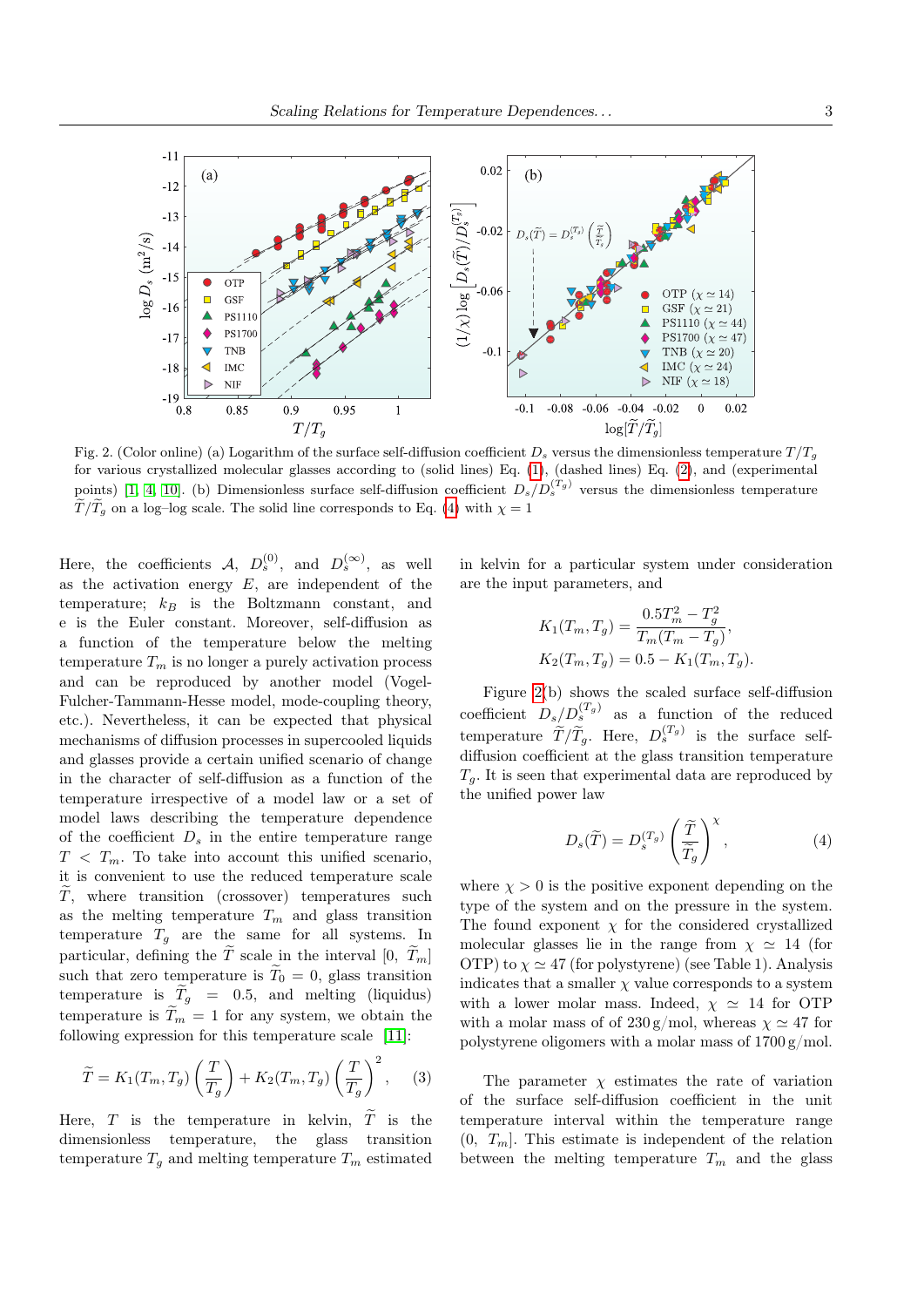Table 1. Some parameters and characteristics of the considered crystallized molecular systems: glass transition temperature  $T_g$ ; melting temperature  $T_m$ ; temperature coefficient  $K_1(T_m, T_g)$  in Eqs. [\(3\)](#page-2-2) and [\(8\)](#page-3-0); surface self-diffusion coefficient  $D_s^{(T_g)}$  at the glass transition temperature  $T_g$ ; exponent  $\chi$  in Eq. [\(4\)](#page-2-1); index of fragility m; exponent  $\xi$ in the generalized Einstein-Stokes equation and in Eq. [\(6\)](#page-3-1). The values of the parameters  $T_g$ ,  $T_m$ , and  $m$  are taken from [\[4,](#page-4-3) [10,](#page-4-9) [12,](#page-5-0) [13,](#page-5-1) [14,](#page-5-2) [15,](#page-5-3) [16,](#page-5-4) [17\]](#page-5-5)

| System               | $T_a$ | $T_m$ | $K_1(T_m, T_q)$ | $D_s^{(T_g)}$         | $\chi$     | m            |       |
|----------------------|-------|-------|-----------------|-----------------------|------------|--------------|-------|
| <b>OTP</b>           | 246   | 331   | $-0.204$        | $1.1 \times 10^{-12}$ | $14 \pm 3$ | $78 \pm 10$  | 0.187 |
| $\operatorname{GSF}$ | 361   | 493   | $-0.135$        | $4.4 \times 10^{-13}$ | $21 \pm 3$ | $73 \pm 12$  | 0.282 |
| <b>PS1110</b>        | 307   | 513   | 0.353           | $7.1 \times 10^{-16}$ | $44 \pm 5$ | $140 \pm 15$ | 0.176 |
| <b>PS1700</b>        | 320   | 533   | 0.349           | $1.1 \times 10^{-16}$ | $47 \pm 5$ | $141\pm15$   | 0.188 |
| <b>TNB</b>           | 347   | 467   | $-0.203$        | $5.2 \times 10^{-14}$ | $20 \pm 3$ | $76\pm10$    | 0.273 |
| <b>IMC</b>           | 315   | 431   | $-0.127$        | $2.1 \times 10^{-14}$ | $24 \pm 3$ | $78\pm5$     | 0.299 |
| NIF.                 | 315   | 446   | 0.004           | $5.9 \times 10^{-15}$ | $18 \pm 2$ | $70\pm13$    | 0.221 |

transition temperature  $T<sub>g</sub>$  for a particular system. This means that this parameter can characterize the glassforming ability of the system and should correspond to some known criterion of the glass-forming ability of the system [\[18\]](#page-5-6). Let the surface self-diffusion coefficient  $D_s$ be related to the viscosity in the surface layer  $\eta_s$  through the generalized Einstein-Stokes relation

<span id="page-3-2"></span>
$$
D_s = (C T/\eta_s)^{\xi}, \qquad 0 < \xi \le 1,\tag{5}
$$

where  $C$  is the temperature-independent positive constant with the dimension of pascal multiplied by meter squared per kelvin for  $\xi = 1$  [\[19\]](#page-5-7). We recall that the usual Einstein-Stokes relation is no longer valid at temperatures near and below the melting temperature  $T_m$  [\[20\]](#page-5-8). Then, from Eqs. [\(3\)](#page-2-2), [\(4\)](#page-2-1) and [\(5\)](#page-3-2) we obtain the following expression for the viscosity:

<span id="page-3-1"></span>
$$
\eta_s(T) = C T \left[ 2K_1(T_m, T_g) \left( \frac{T}{T_g} \right) + 2K_2(T_m, T_g) \left( \frac{T}{T_g} \right)^2 \right]^{-\chi/\xi}.
$$
\n(6)

Using this expression, one can obtain an expression for the index of fragility  $m$ , which was introduced to classify high-viscosity liquids [\[21\]](#page-5-9) and is defined as

<span id="page-3-3"></span>
$$
m = \frac{\partial \lg \eta(T)}{\partial (T_g/T)} \bigg|_{T=T_g}.
$$
\n(7)

The possible indices of fragility  $m$  lie in the range  $m \in [17, 250]$ . Small indices m correspond to "strong" glass-forming systems, primarily, covalent melts, whereas large indices  $m$  correspond to so-called "fragile" liquids with a pronounced non-Arrhenius temperature dependence of he viscosity [\[22\]](#page-5-10). According to Eqs. [\(6\)](#page-3-1) and [\(7\)](#page-3-3), the expression for  $m$  has the form

<span id="page-3-0"></span>
$$
m = \frac{1}{\ln 10} \left\{ \frac{\chi}{\xi} \left[ 2 - \frac{1 - 2(T_g/T_m)^2}{1 - (T_g/T_m)} \right] - 1 \right\}.
$$
 (8)

This expression relates the following characteristics of



<span id="page-3-4"></span>Fig. 3. (Color online) Correlation between the parameter  $\chi$  and index of fragility  $m$ . The dashed line is the reproduction of the correlation by Eq. [\(9\)](#page-4-11). The insets show the configurations of OTP and PS molecules.

the crystallization kinetics of a high-viscosity liquid: the exponent  $\chi$  of the general empirical power law for self-diffusion, which characterizes the mobility of particles; the exponent  $\xi$  in the generalized Einstein-Stokes relation, which together with  $\chi$  characterizes the viscosity as a function of the temperature (see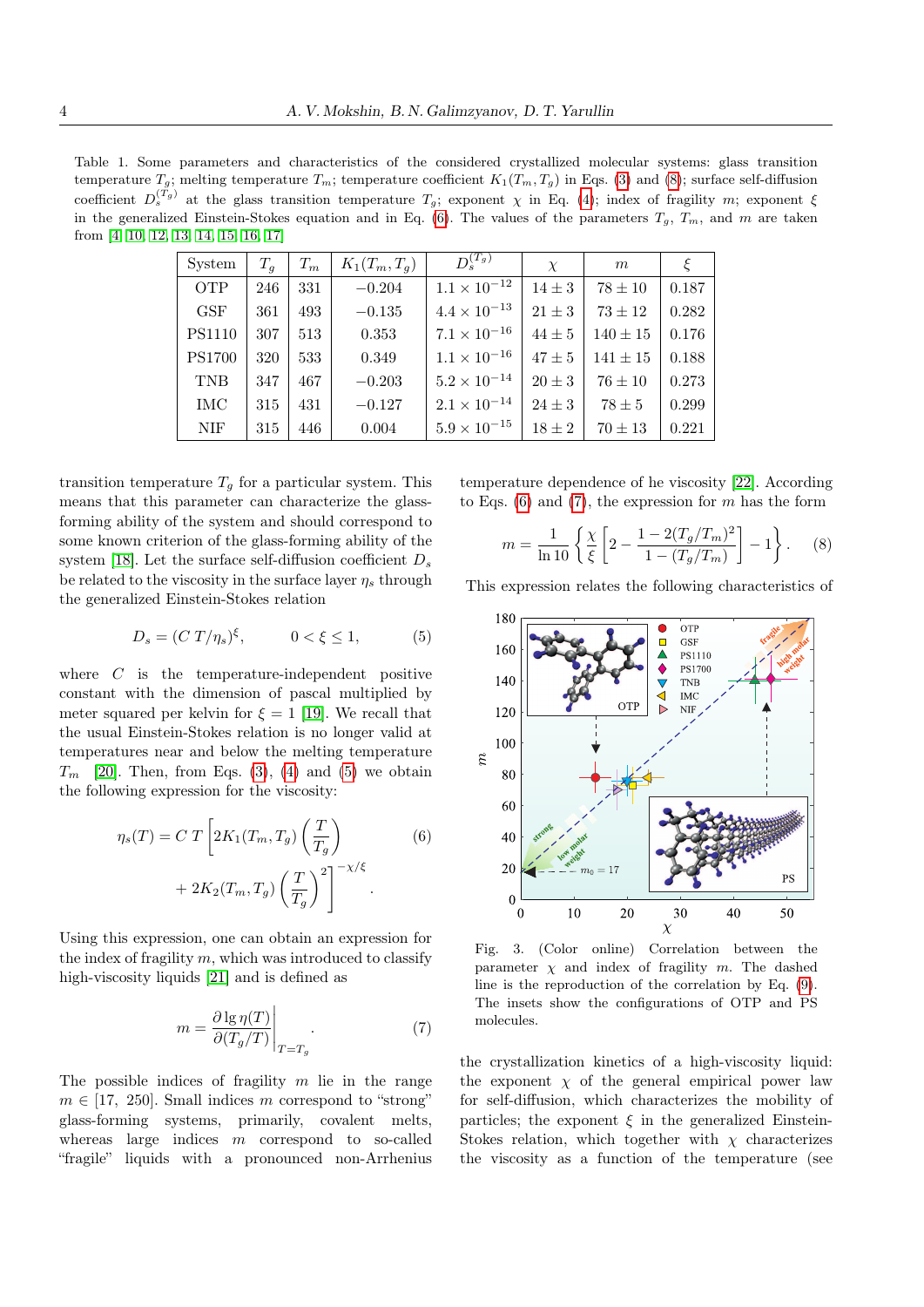Eq. [\(6\)](#page-3-1)); the index of fragility m and the ratio  $T_{rq} =$  $T_q/T_m$  of the glass transition temperature to the melting temperature, which is considered in [\[23,](#page-5-11) [24\]](#page-5-12) as a criterion of the glass-forming ability of a liquid. For the systems considered in this work, all parameters in Eq. [\(8\)](#page-3-0) are known except for the parameter  $\xi$ . The estimate of this parameter by means of Eq. [\(8\)](#page-3-0) shows that it lies in the range  $0 < \xi \leq 1$ , as expected (see Table 1). According to the existing experimental data, the parameter  $\xi$  for most bulk systems in the range from 0.5 to 0.95. In particular  $\xi > 0.79$  for ionic liquids and  $\xi > 0.67$  for water [\[25\]](#page-5-13). Nevertheless, the parameter  $\xi$  can be small  $0.1 < \xi < 0.5$ , when the diffusivity and viscosity are weakly related to each other. Such a scenario is observed, e.g., when viscous properties of the medium are estimated from the dynamics of the injected molecule with a specific geometry [\[26,](#page-5-14) [27\]](#page-5-15) or when the considered system cannot be characterized as bulk, i.e., in the presence of a specific geometry, interfaces, etc. A similar situation with effective self-diffusion and viscosity is considered in this work for the surface layer of molecular systems. This can explain extremely small parameters  $\xi$ : 0.176  $\leq \xi \leq$  0.299. Finally, correlation between the index of fragility  $m$  and the characteristic  $\chi$  of the diffusion process is also directly revealed by the direct comparison of their values for different systems. As follows from the  $(m, \chi)$  diagram shown in Fig. [3,](#page-3-4) systems classified by the scheme proposed by Angell [\[21\]](#page-5-9) as strong glass-formers are characterized by small parameters  $\chi$ , whereas brittle glass-forming systems with a high index of fragility  $m$  have larger parameters  $\chi$ . It is remarkable that the found correlation points are located on the  $(m, \chi)$  diagram near the straight line specified by the expression

<span id="page-4-11"></span>
$$
m = 3\chi + m_0,\tag{9}
$$

where  $m_0 = 17$  is the index of fragility of an ideal "strong" glass-forming liquid whose viscosity as a function of the temperature is reproduced by a common Arrhenius dependence both in the equilibrium melt phase and in the supercooled liquid phase [\[28,](#page-5-16) [29\]](#page-5-17). It is important that, according to Eq. [\(9\)](#page-4-11), the limit situation with  $m = m_0 = 17$  and  $\chi = 0$  does not occur because of the absence of systems whose viscosity does not change its character in a wide temperature interval from the temperatures of equilibrium melt to temperatures comparable with  $T_a$ . In particular, silicon dioxide  $\text{SiO}_2$ belonging to the "strongest" glass-forming systems has  $m = 19$  [\[21\]](#page-5-9). In addition, it is important that the relations given by Eq. [\(9\)](#page-4-11) between the parameters  $\chi$ and  $m$  shown by the straight line in Fig. [3](#page-3-4) is an approximation obtained in terms of the existing values

of these parameters. Expression [\(8\)](#page-3-0) specifies a more rigorous relation between these parameters.

To conclude, the results of this work have confirmed that temperature dependences of the kinetic characteristics of crystallization have features universal for different systems and these features can be reproduced by means of universal scaling relations. This has been shown for the surface self-diffusion coefficient, which is directly related to the kinetic coefficient  $g^+$  in the case of crystallized molecular glasses. The results can be used (i) to develop the general theory of viscosity of high-density liquids (see, e.g., the discussion in [\[30\]](#page-5-18)), (ii) to determine conditions promoting amorphization of liquids, and (iii) to determine optimal physical criteria for estimating the glass-forming ability of liquids.

## ACKNOWLEDGEMENT

We are grateful to Prof. V.N. Ryzhkov (Institute for High Pressure Physics, Russian Academy of Sciences, Troitsk, Moscow) and Acad. V.V. Brazhkin (Institute for High Pressure Physics, Russian Academy of Sciences, Troitsk, Moscow) for valuable advice and discussions of some results of this work.

## FUNDING

This work was supported by the Russian Science Foundation (project no.19-12-00022).

- <span id="page-4-0"></span>1. W. Zhang, C.W. Brian, L. Yu, J. Phys. Chem. B 119, 5071 (2015).
- <span id="page-4-1"></span>2. D. Kashchiev, Nucleation: Basic theory with applications (Butterworth-Heinemann, Oxford, 2000).
- <span id="page-4-2"></span>3. L. Zhu, C.W. Brian, S. F. Swallen, P. T. Straus, M. D. Ediger, and L. Yu, Phys. Rev. Lett. 106, 256103 (2011).
- <span id="page-4-3"></span>4. C. Huang, S. Ruan, T. Cai, and L. Yu, J. Phys. Chem. B 121, 9463 (2017).
- <span id="page-4-6"></span>5. Y. Sun, L. Zhu, T. Wu, T. Cai, E. M. Gunn, and L. Yu, AAPS J. 14, 380 (2012).
- <span id="page-4-7"></span>6. M. Hasebe, D. Musumeci, C. T. Powell, T. Cai, E. Gunn, L. Zhu, and L. Yu, J. Phys. Chem. B 118, 7638 (2014).
- <span id="page-4-8"></span><span id="page-4-4"></span>7. W.W. Mullins, J. Appl. Phys. 30, 77 (1959).
- 8. Т. В. Тропин, Ю. В. П. Шмельцер, В. Л. Аксенов, УФН 186, 47 (2016).
- <span id="page-4-5"></span>9. A. V. Mokshin, B. N. Galimzyanov, Phys. Chem. Chem. Phys. 19, 11340 (2007).
- <span id="page-4-10"></span><span id="page-4-9"></span>10. W. Zhang and L. Yu, Macromolecules 49, 731 (2016).
- 11. A. V. Mokshin and B. N. Galimzyanov, J. Chem. Phys. 142, 104502 (2015).